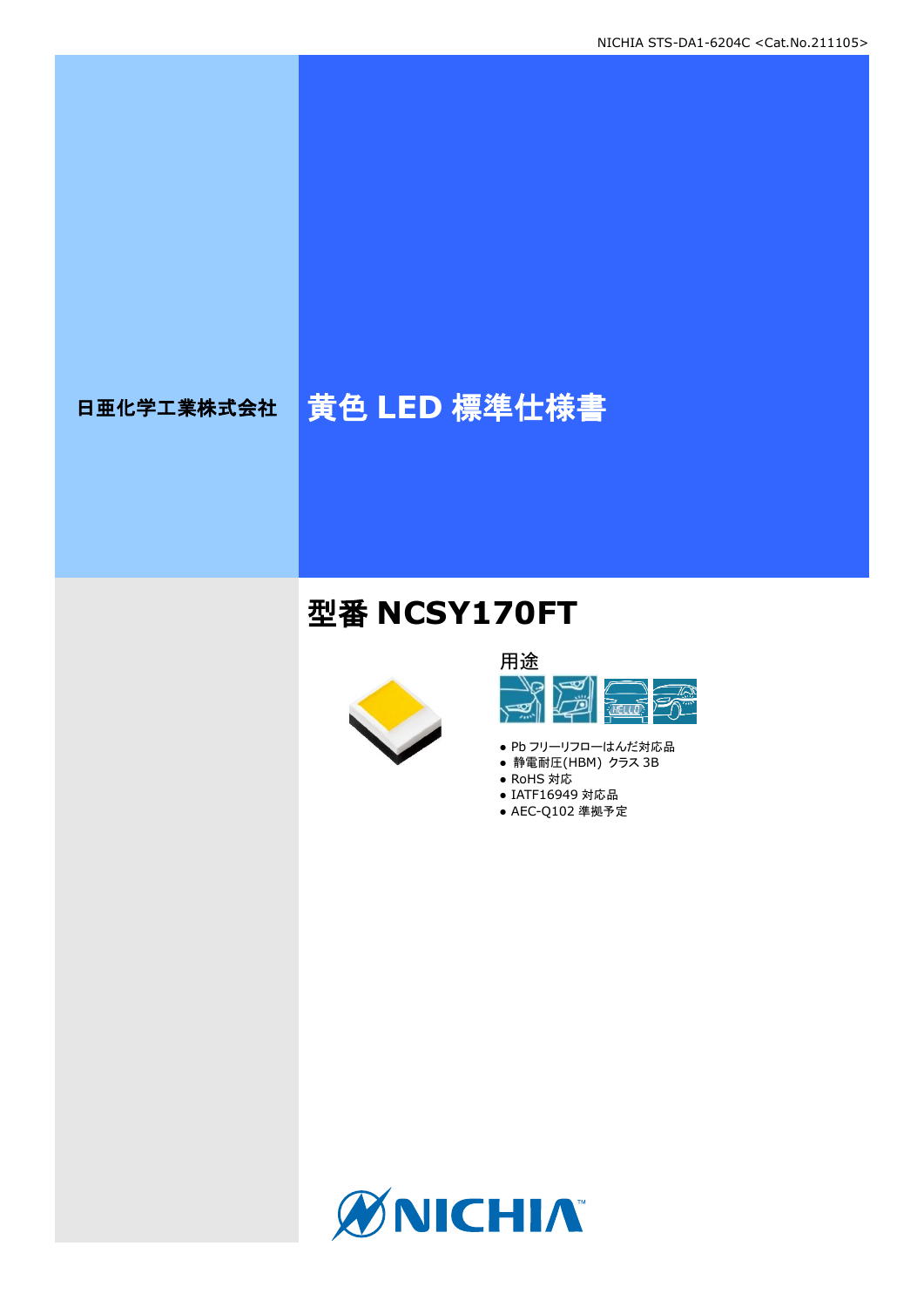### 規格

### (1) 絶対最大定格

| 項目        | 記号                 | 最大定格           | 単位 |
|-----------|--------------------|----------------|----|
| 順電流       | IF                 | 1500           | mA |
| パルス順電流    | $I_{FP}$           | 3000           | mA |
| 静電耐圧(HBM) | <b>VESD</b>        | 8              | kV |
| 逆方向許容電流   | $I_{R}$            | 85             | mA |
| 許容損失      | $P_D$              | 5.58           | W  |
| 動作温度      | $T_{\mathsf{opr}}$ | $-40 \sim 125$ | °C |
| 保存温度      | $T_{sta}$          | $-40 \sim 125$ | °C |
| ジャンクション温度 | Т١                 | 150            | °C |

\* TJ=25°C での値です。

\* 静電耐圧(HBM)は ANSI/ESDA/JEDEC JS-001 のクラス 3B です。

\* 動作温度ははんだ接合部温度(TS)での値です。

#### (2) 特性

| 項目   |   | 記号                   | 条件             | 標準   | 最大  | 単位   |
|------|---|----------------------|----------------|------|-----|------|
| 順電圧  |   | VF                   | $I_F = 1000mA$ | 3.25 |     |      |
| 光束   |   | $\Phi_{v}$           | $I_F = 1000mA$ | 370  |     | lm   |
|      | X |                      | $I_F = 1000mA$ | 0.48 |     |      |
| 色度座標 |   | ۰                    | $I_F = 1000mA$ | 0.50 |     | -    |
|      |   | $R_{\theta}$ JS_real |                | 4.6  | 5.0 |      |
| 熱抵抗  |   | Rejs el              |                | 3.3  | 3.7 | °C/W |

\* TJ=25°C での値です。順電圧、光束、色度座標は、パルス幅 0.05msec、デューティー比 1%の連続矩形波により測定しています。

\* 光束は、CIE 127:2007 に準拠した国家標準校正値と整合をとっています。

\* 色度座標は、CIE 1931 色度図に基づくものとします。

\* 熱抵抗 RθJS\_realは電力変換効率(ηe=28%)を考慮した値です。JESD51 をご参照ください。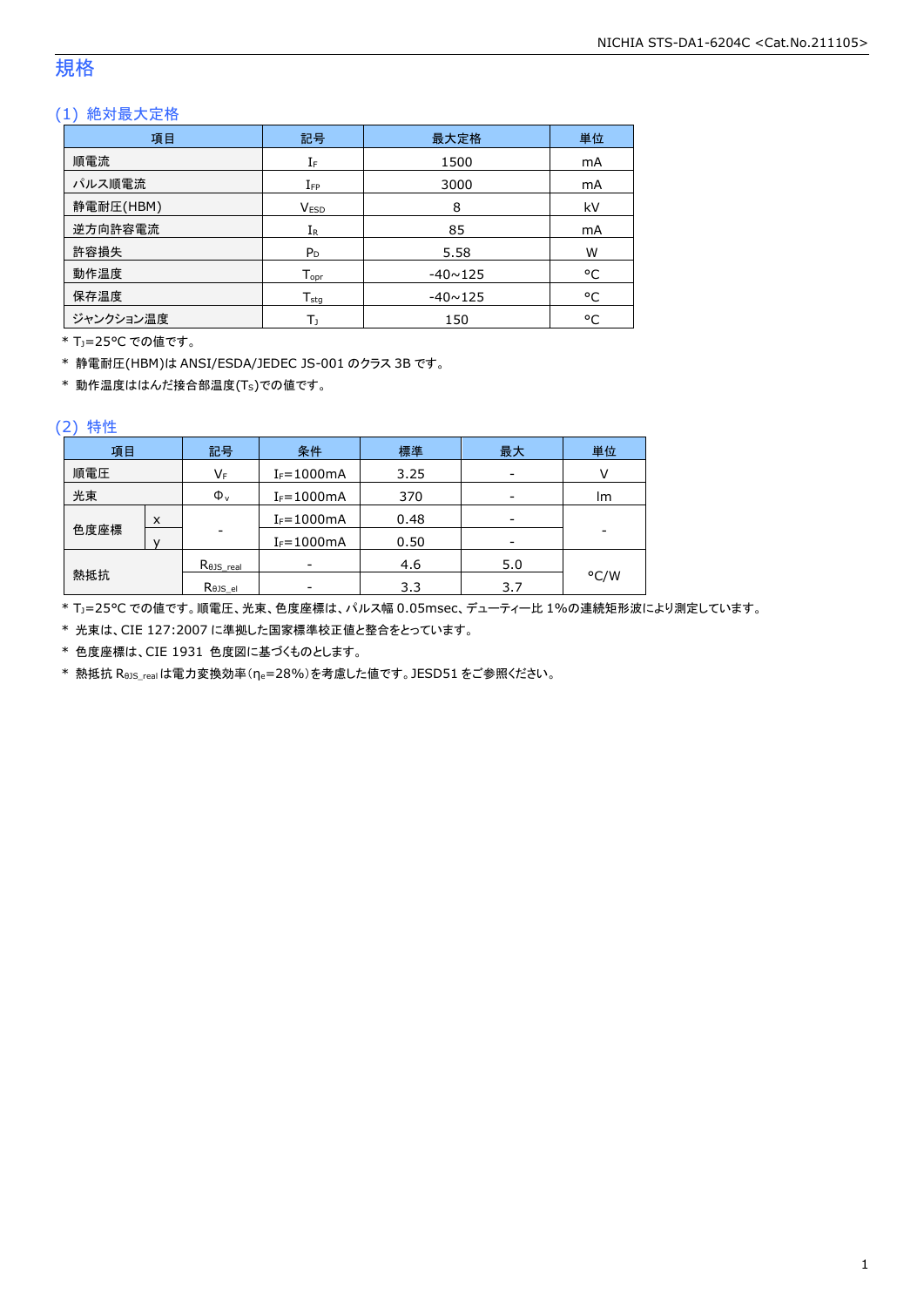## ランク分け

| 項目  | ランク  | 最小  | 最大  | 単位 |  |
|-----|------|-----|-----|----|--|
| 順電圧 | -    | 2.9 | 3.5 |    |  |
|     | C400 | 400 | 415 |    |  |
|     | R375 | 375 | 400 |    |  |
| 光束  | R350 | 350 | 375 | Im |  |
|     | C335 | 335 | 350 |    |  |

#### 色度範囲

|   | ランク K4 |       |       |       |
|---|--------|-------|-------|-------|
| x | 0.480  | 0.454 | 0.480 | 0.506 |
|   | 0.460  | 0.486 | 0.519 | 0.493 |

\* TJ=25°C での値です。パルス幅 0.05msec、デューティー比 1%の連続矩形波により測定しています。

\* 順電圧は±0.05V の公差があります。

\* 光束は±5%の公差があります。

\* 色度は±0.003 の公差があります。

\* 1 注文単位に対して上記のランクを納入します。又、その納入比率は問わないものとします。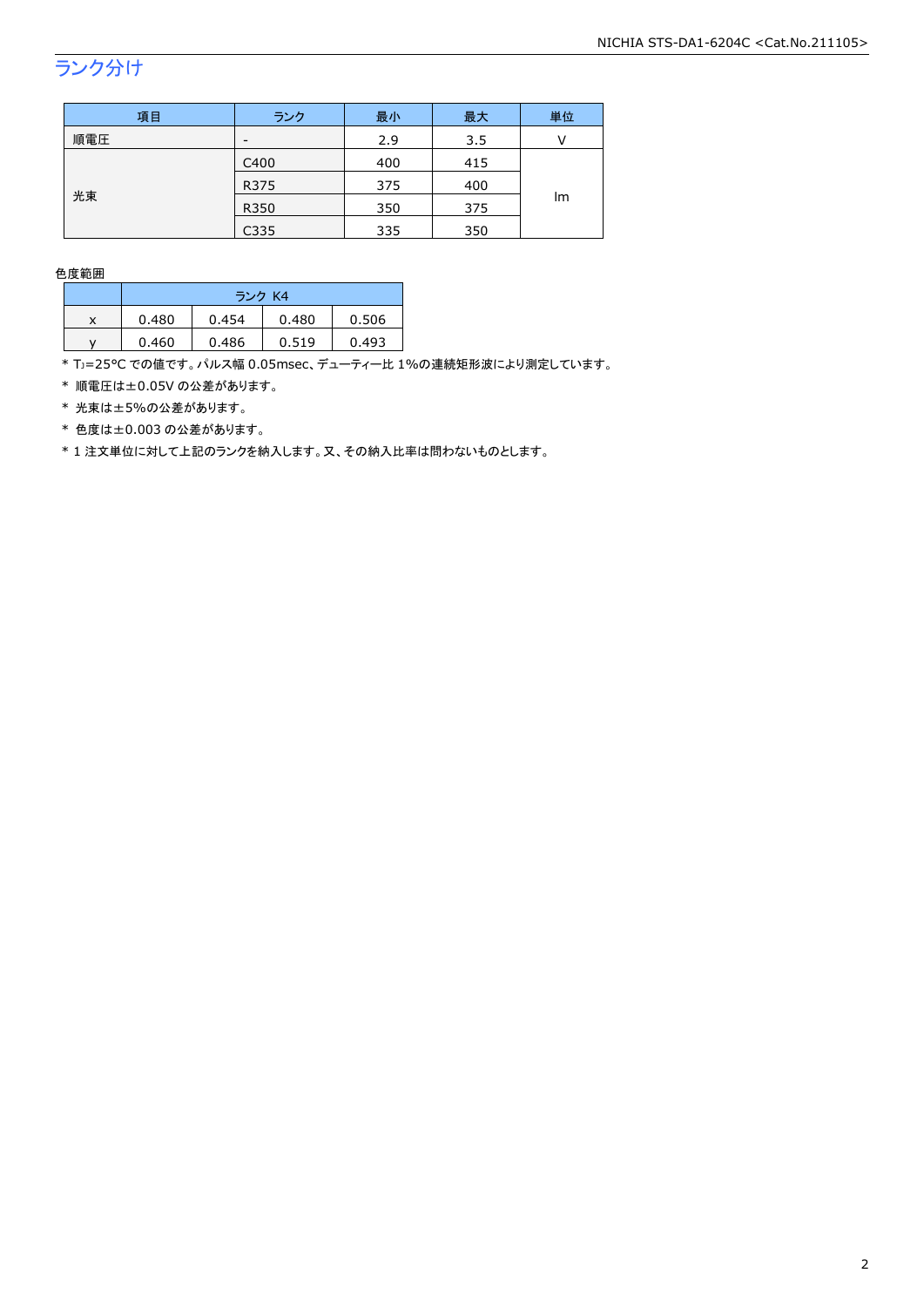色度図

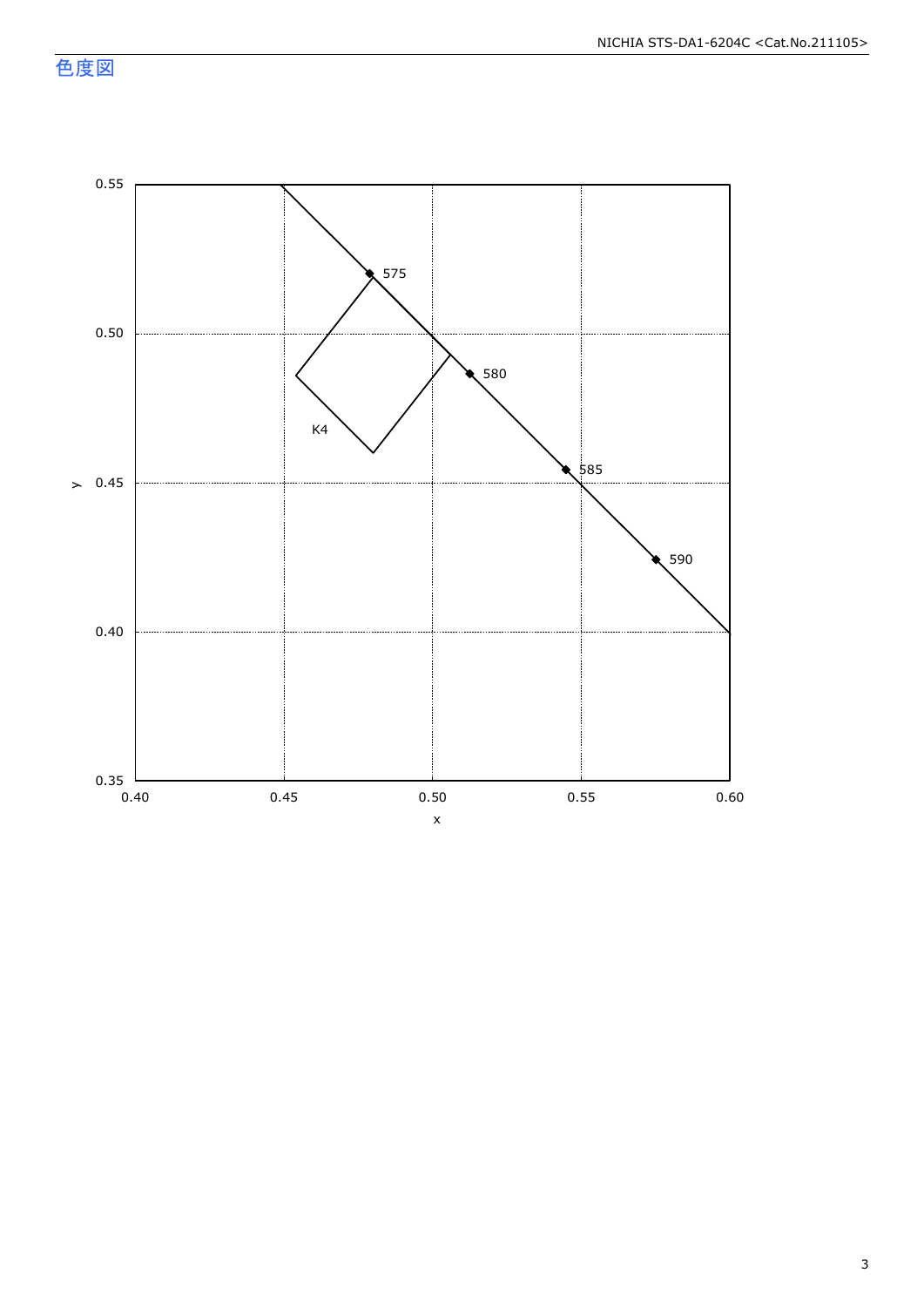### 外形寸法

This product complies with RoHS Directive. \* 本製品はRoHS指令に適合しております。

Part No. NCSx170F

No. STS-DA7-16813A<br>(単位 Unit: mm,公差 Tolerance: ±0.05)



| 項目 Item                                    | 内容 Description                    |
|--------------------------------------------|-----------------------------------|
| パッケージ材質                                    | セラミックス                            |
| Package Materials                          | Ceramics                          |
| 蛍光体板材質                                     | 硬質ガラス+シリコ―ン樹脂(蛍光体入り)              |
| Phosphor sheet                             | Hard Glass                        |
| Materials                                  | and Silicone Resin(with phosphor) |
| 封止樹脂材質<br>Encapsulating Resin<br>Materials | シリコーン樹脂<br>Silicone Resin         |
| 雷極材質                                       | 金メッキ                              |
| Electrodes Materials                       | Au-plated                         |
| 質量<br>Weight                               | 0.0058q(TYP)                      |

\* バリは寸法に含まないものとします。

Dimensions do not include mold flash. \* 製品高さは、裏面電極から発光エリアまでの寸法です。

The height of LED package is from the bottom of back electrode to the surface of emitting area.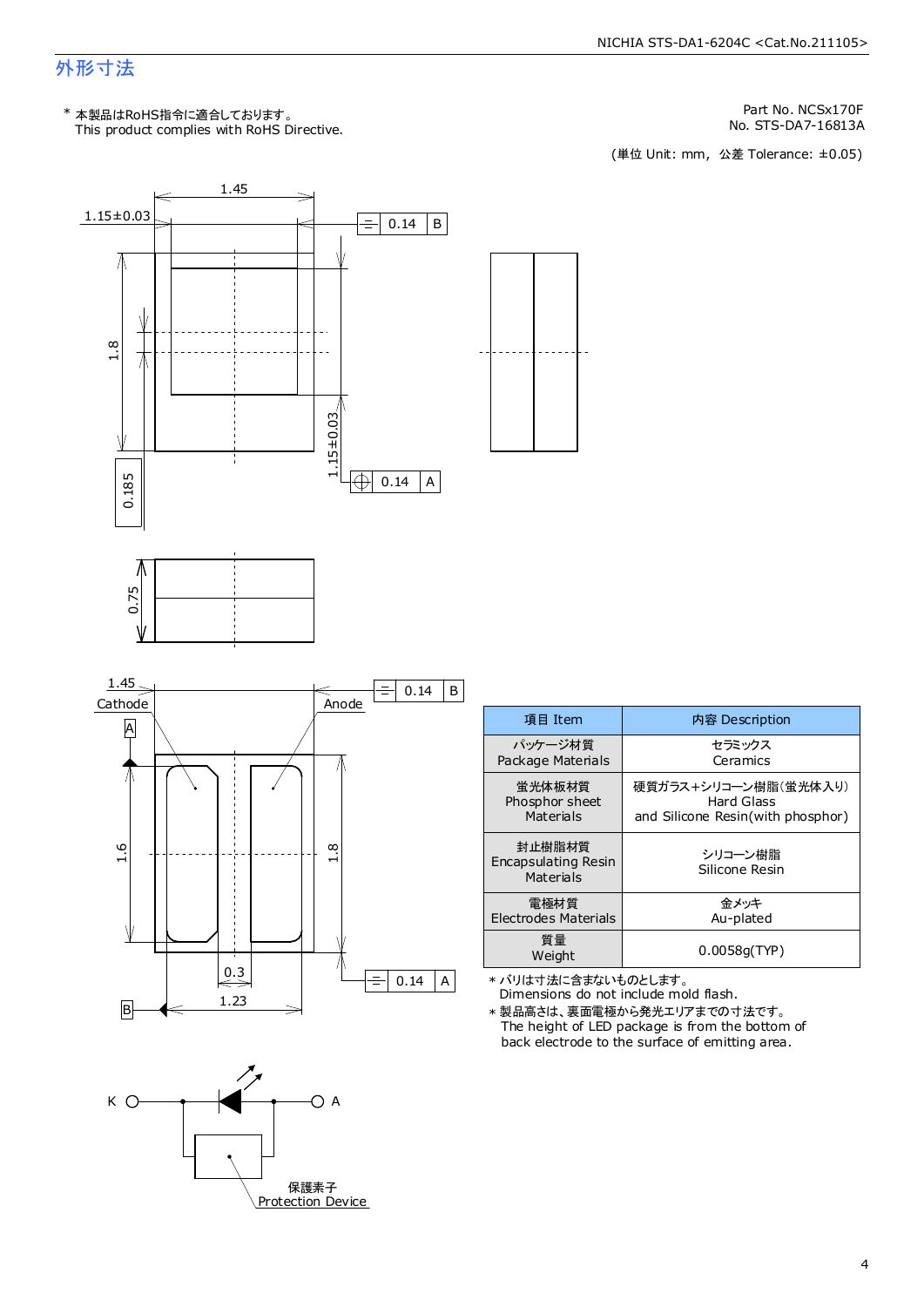#### NICHIA STS-DA1-6204C <Cat.No.211105>

### はんだ付け

● リフロー条件(Pb フリーはんだ使用時)







(単位 Unit: mm)

- \* 本製品は、リフロー対応品です。ディップはんだ、手はんだについては保証できません。
- \* リフローはんだは 2 回までとして下さい。
- \* ご使用のはんだ推奨条件を基にリフロープロファイルを設定して下さい。
- \* ピーク温度からの冷却温度勾配が緩やかになるように配慮して、急冷却を避けて下さい。
- \* 大気リフローの場合、リフロー時の熱や雰囲気の影響により、光学的劣化を起こすことがあります。リフローに際しては、窒素リフローを推奨します。
- \* 本製品は、発光面にガラスを用いているため、過度な力が加わると傷、欠け、割れ、製品の変形、断線や信頼性に影響を及ぼす恐れがあります。 推奨実装条件:

専用ノズルを推奨します。(下図ノズル図面参照)

ノズル接触部:

蛍光体板の中心。(以下の右から 2 番目の図参照)



 上図のように蛍光体板端を吸着すると欠け、割れ発生の原因となります。 実装圧力 3.5N/m㎡以下 ※但し、最大荷重 5N 以下 吸引圧力 8N/c ㎡以下(0.8kgf/c ㎡以下)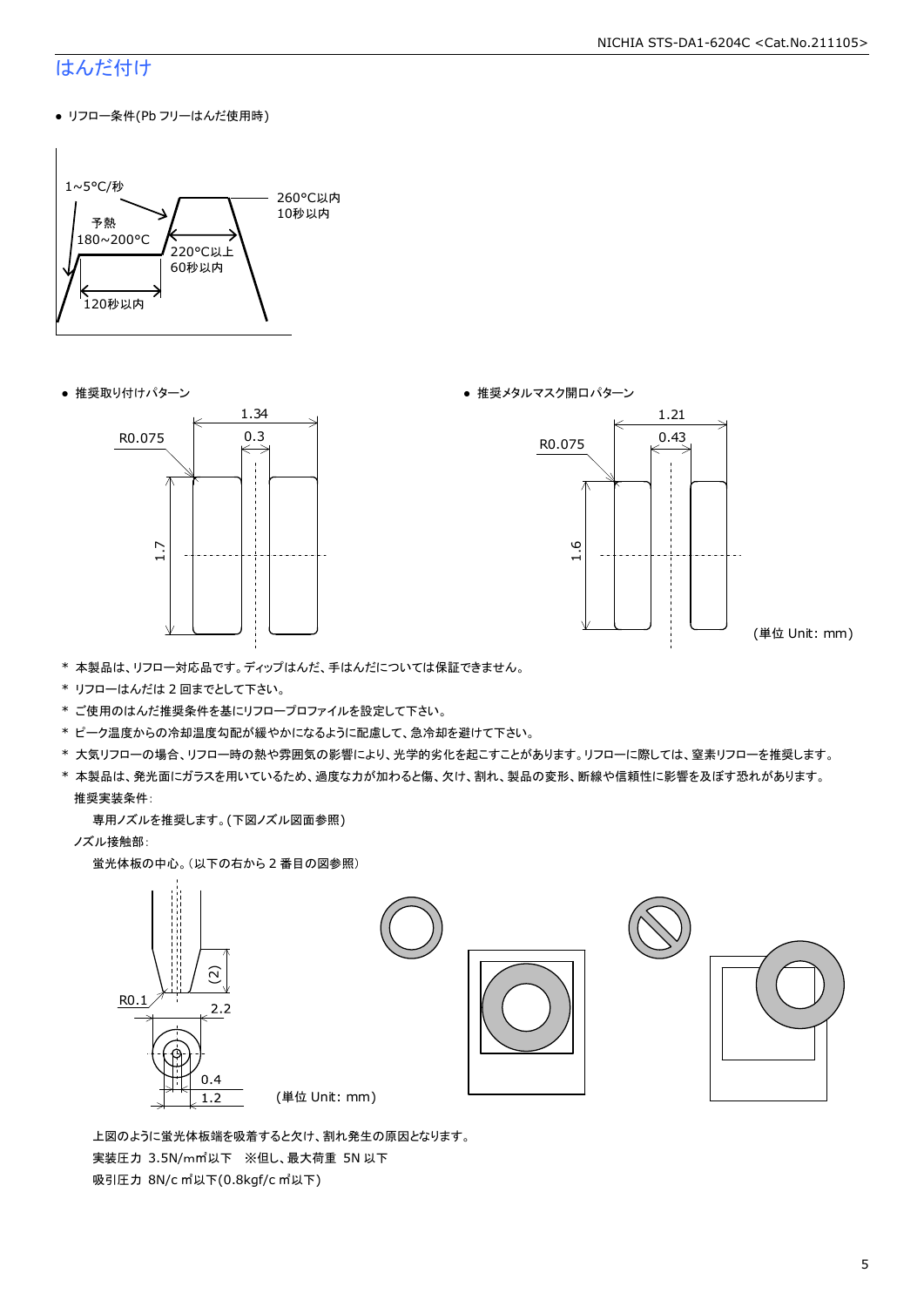- \* 基本的にはんだの取り付け後の修正は行わないで下さい。やむをえず修正する場合は、ホットプレートを使用して下さい。また、事前に修正による特性の 劣化のなきことを確認の上行って下さい。
- \* はんだ付け時、加熱された状態で LED にストレスを加えないで下さい。
- \* 実装機を使用する場合は、本製品にあった吸着ノズルを選定下さい。
- \* あくまで推奨ランドは LED を問題無く取り付けられるランドサイズとなっています。高密度実装などで実装精度が必要となる場合は、それに適したランド形 状を検討下さい。
- \* フラックスを使用する場合はノンハロゲンタイプを推奨します。また LED に直接フラックスがかかるような工程設計は行わないで下さい。
- \* 取り付けパターンに対して、はんだ種類及びはんだ塗布量が問題ないことを事前に確認して下さい。
- \* 電極パターンが全てパッケージの裏面にあるため、はんだ部が外観では確認できません。貴社にてはんだ条件を充分に確認の上でご使用下さい。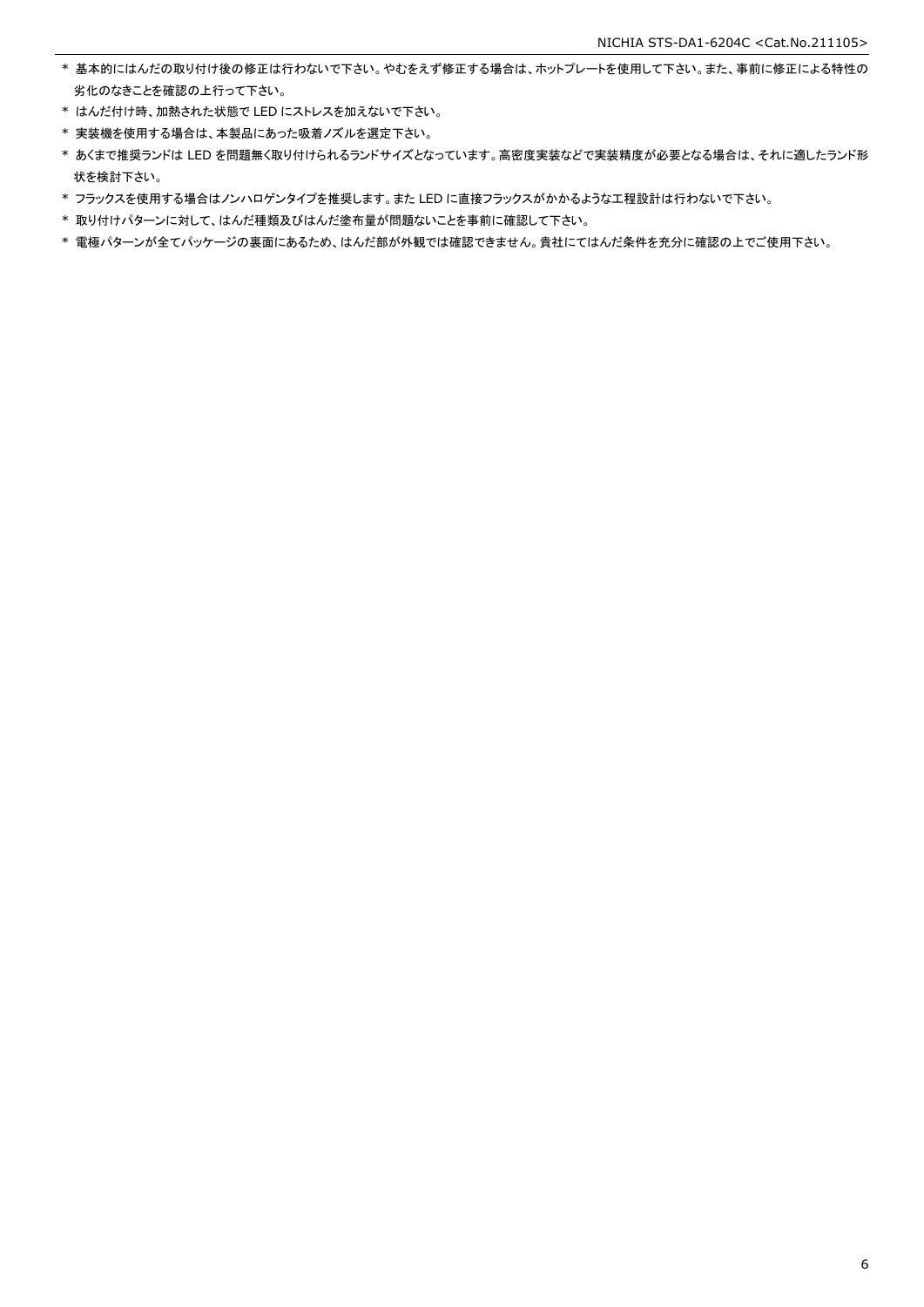### テーピング仕様

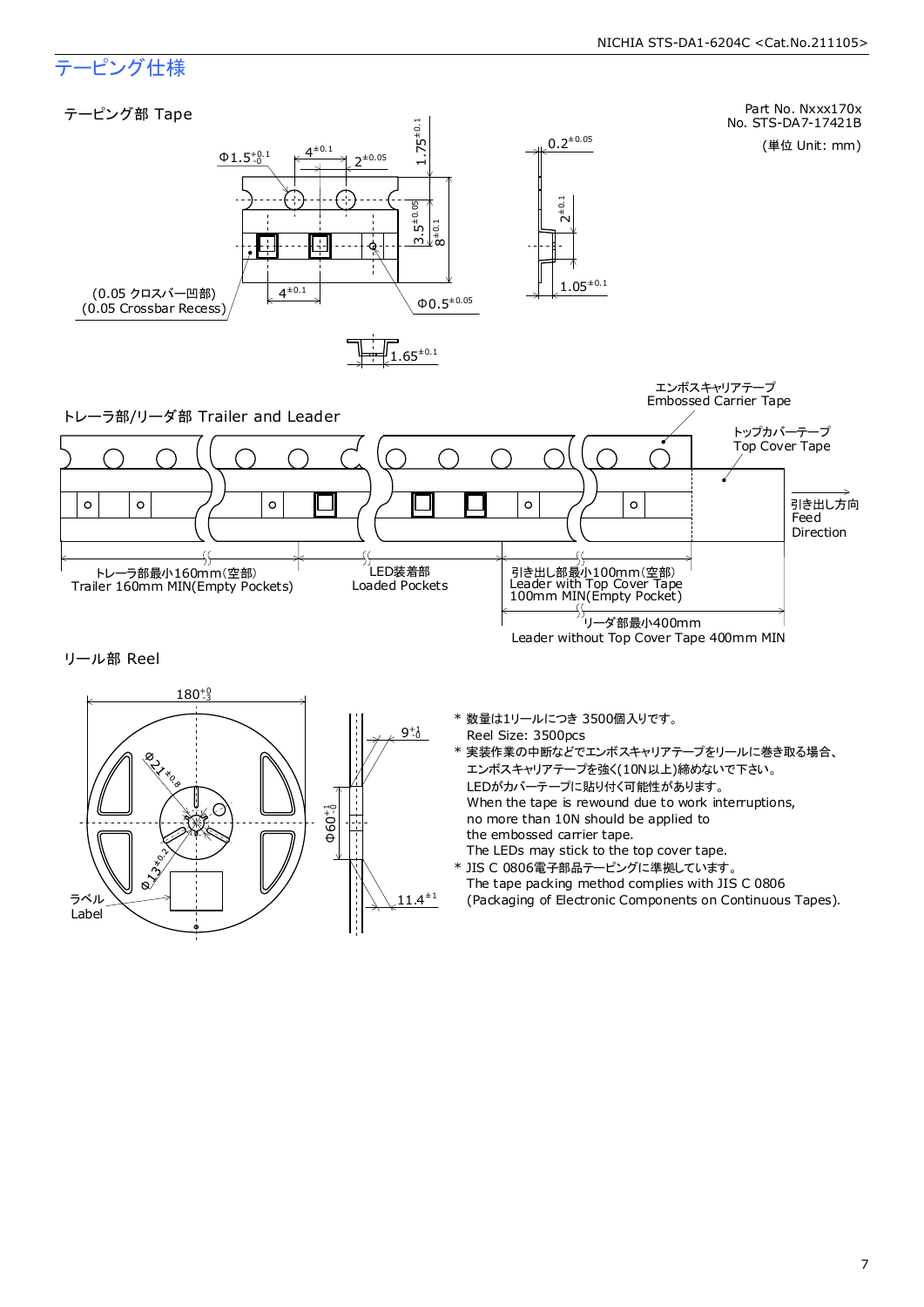### 梱包仕様

Reels are shipped with desiccants in heat-sealed moisture-proof bags. シリカゲルとともにリールをアルミ防湿袋に入れ、熱シールにより封をします。

No. STS-DA7-0006F Part No. Nxxxxxxx



| Label ラベル       |                                                              |  |  |  |
|-----------------|--------------------------------------------------------------|--|--|--|
| ØNICHIA         |                                                              |  |  |  |
| <b>XXXX LED</b> |                                                              |  |  |  |
| PART NO.:       | <b>Nxxxxxxx</b><br>*******                                   |  |  |  |
| LOT:<br>OTY.:   | YMxxxx-RRR<br>PCS<br><b>RoHS</b>                             |  |  |  |
|                 | NICHIA CORPORATION 491 OKA, KAMINAKA, ANAN, TOKUSHIMA, JAPAN |  |  |  |

Moisture-proof bags are packed in cardboard boxes with corrugated partitions. アルミ防湿袋を並べて入れ、ダンボールで仕切ります。





- 客先型名を\*\*\*\*\*\*\*\*で示します。<br>客先型名が設定されていない場合は空白です。 If not provided, it will not be indicated on the label. \*\*\*\*\*\*\* is the customer part number.
- For details, see "LOT NUMBERING CODE" in this document. ロット表記方法についてはロット番号の項を<br>参照して下さい。 \*
- The label does not have the RANK field for un-ranked products. ランク分けがない場合はランク表記はありません。 \*
- Products shipped on tape and reel are packed in a moisture-proof bag. They are shipped in cardboard boxes to protect them from external forces during transportation. 本製品はテーピングしたのち、輸送の衝撃から保護するためダンボールで梱包します。 \*
- Do not drop or expose the box to external forces as it may damage the products. 取り扱いに際して、落下させたり、強い衝撃を与えたりしますと、製品を損傷させる原因になりますので注意して下さい。 \*
- Do not expose to water. The box is not water-resistant. ダンボールには防水加工がされておりませんので、梱包箱が水に濡れないよう注意して下さい。 \*
- \* Using the original package material or equivalent in transit is recommended. 輸送、運搬に際して弊社よりの梱包状態あるいは同等の梱包を行って下さい。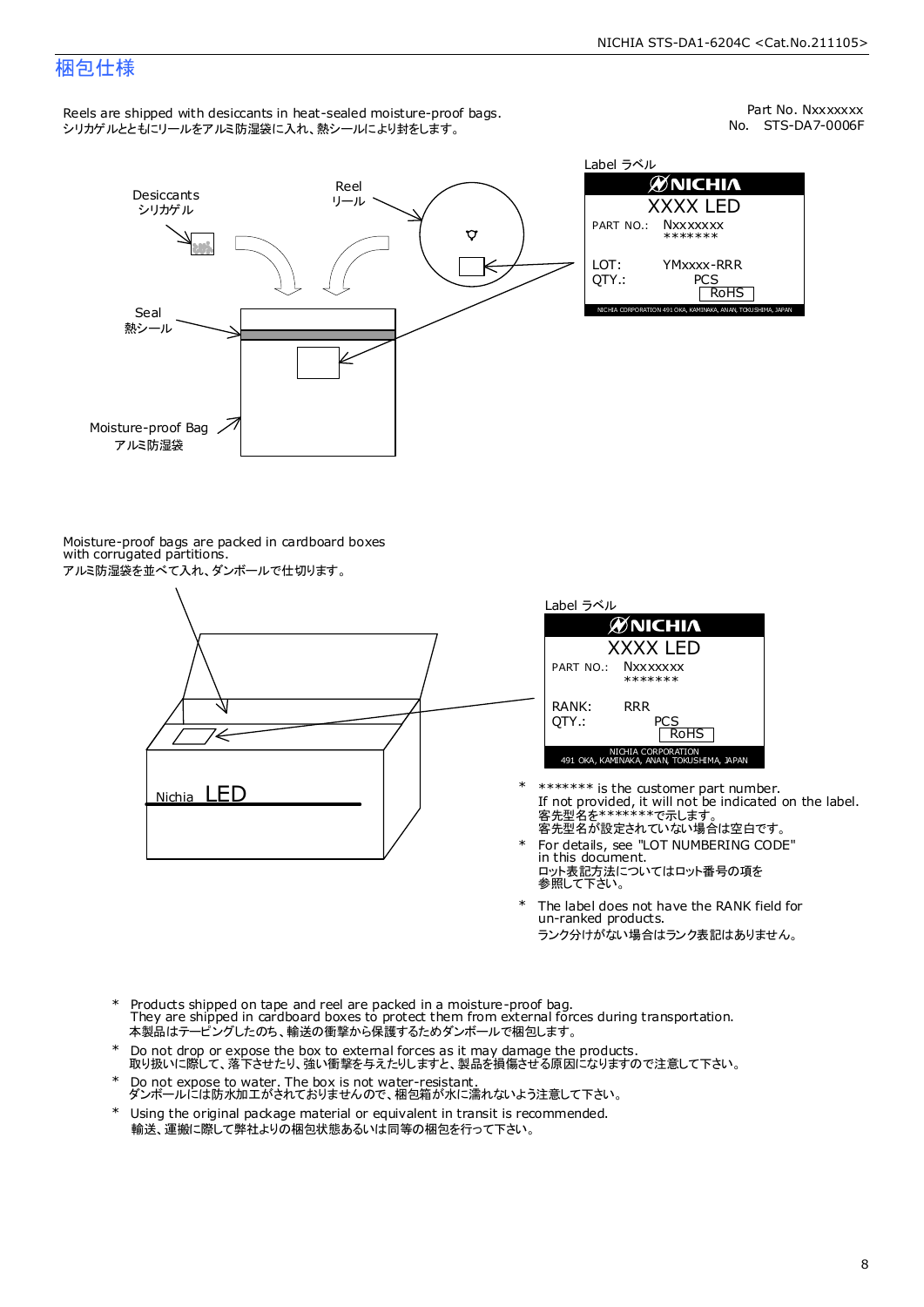### ロット番号

ロット番号は以下のように英数字で表記します。

- YMxxxx RRR
- Y 製造年

| 年    |   |
|------|---|
| 2020 | Κ |
| 2021 |   |
| 2022 | м |
| 2023 | Ν |
| 2024 | ი |
| 2025 | P |

#### M - 製造月

|   | M | F  | М |
|---|---|----|---|
|   |   |    |   |
|   | 2 | 8  | 8 |
|   |   | q  | q |
|   |   | 10 |   |
|   |   |    | в |
| 6 |   | 12 |   |

 xxxx-当社管理番号 RRR-色度ランク、光束ランク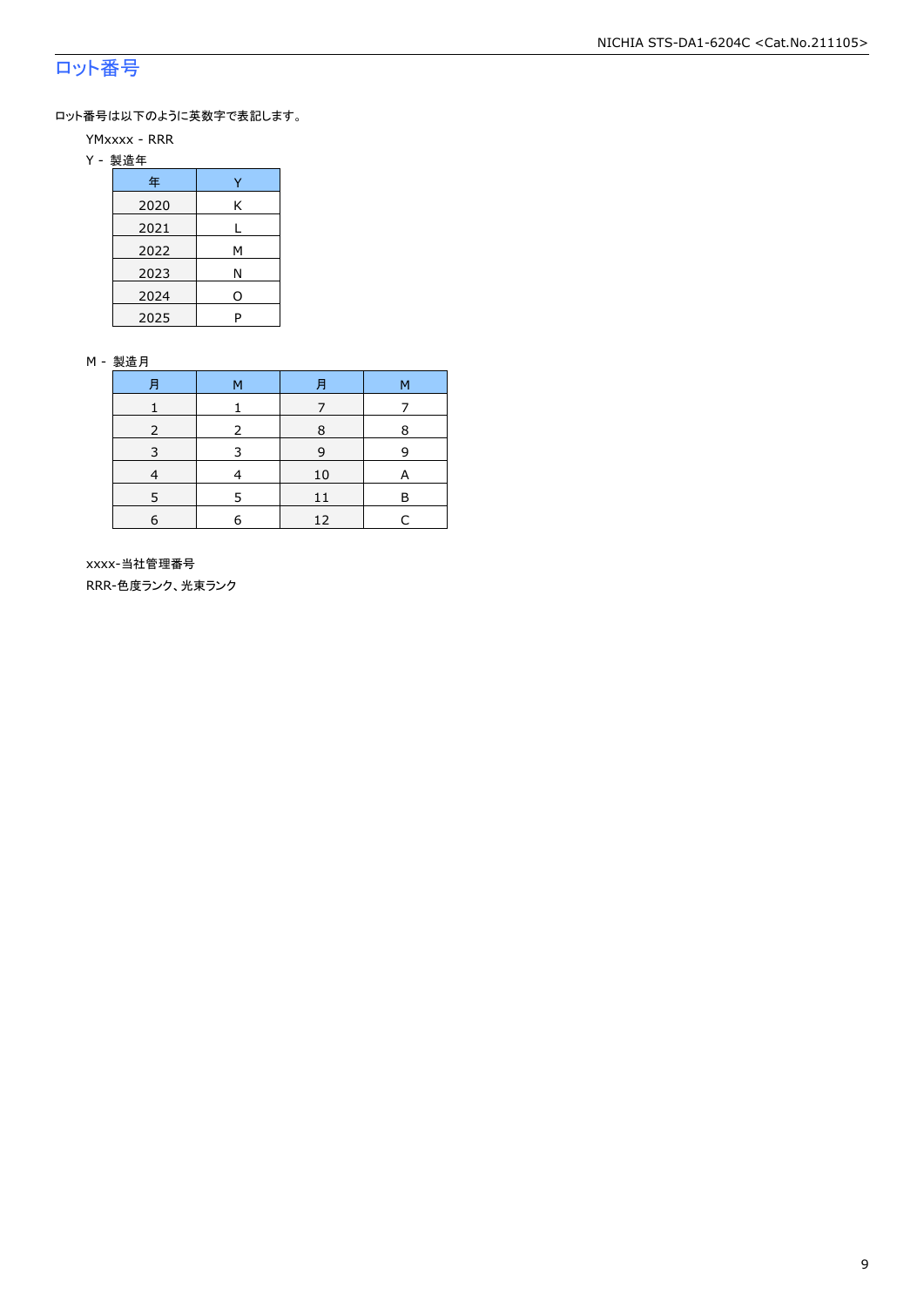### ディレーティング特性

Part No. NCSx170F No. STS-DA7-17448B







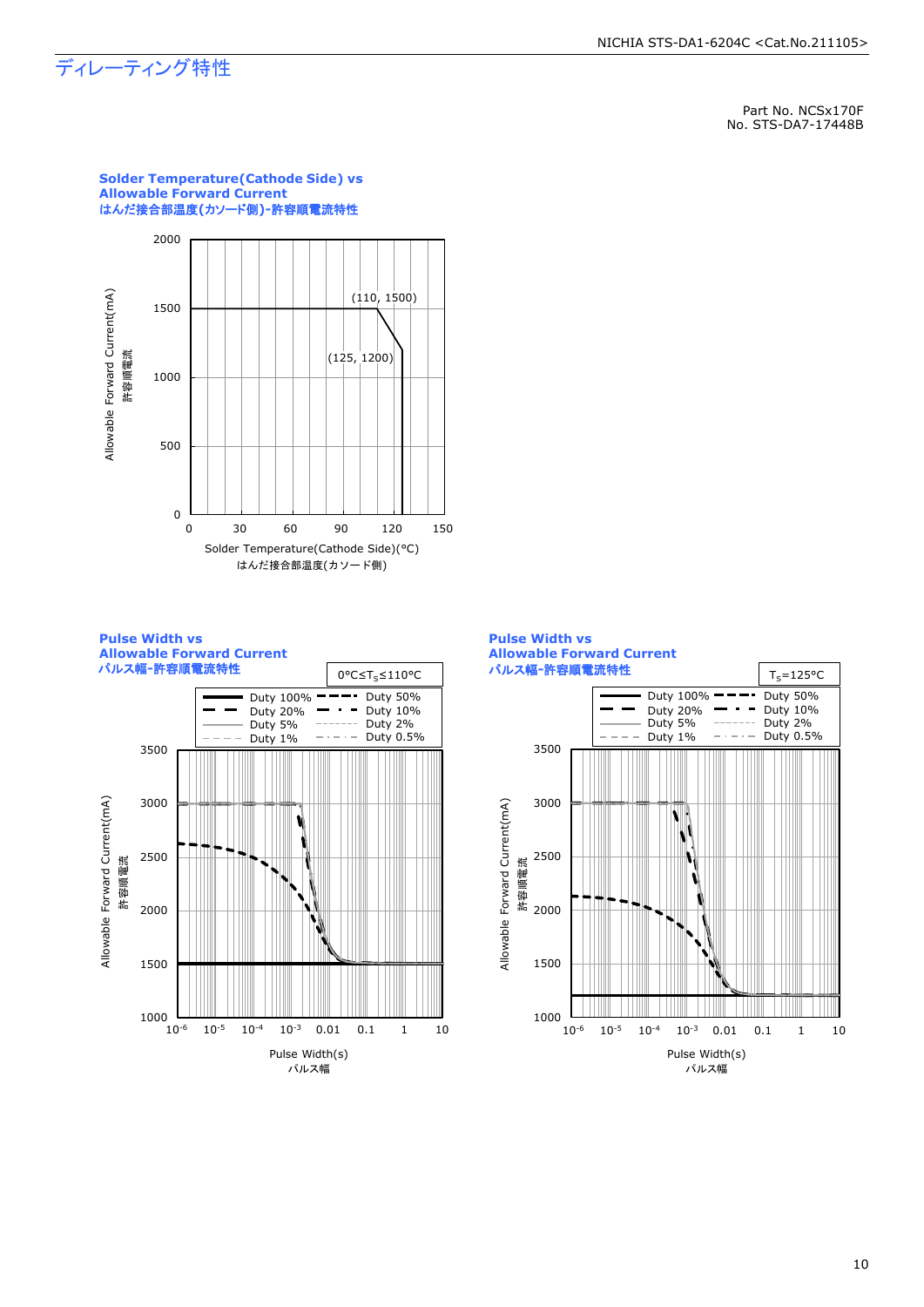### 光学特性

\* All characteristics shown are for reference only and are not guaranteed. 本特性は参考です。

Part No. NCSY170F No. STS-DA7-17451A

\* Characteristics measured in a continuous square wave pulse mode with a pulse width of 0.05msec and a duty cycle of 1%. パルス幅0.05msec、デューティー比1%の連続矩形波により測定しています。



**Directivity**  指向特性

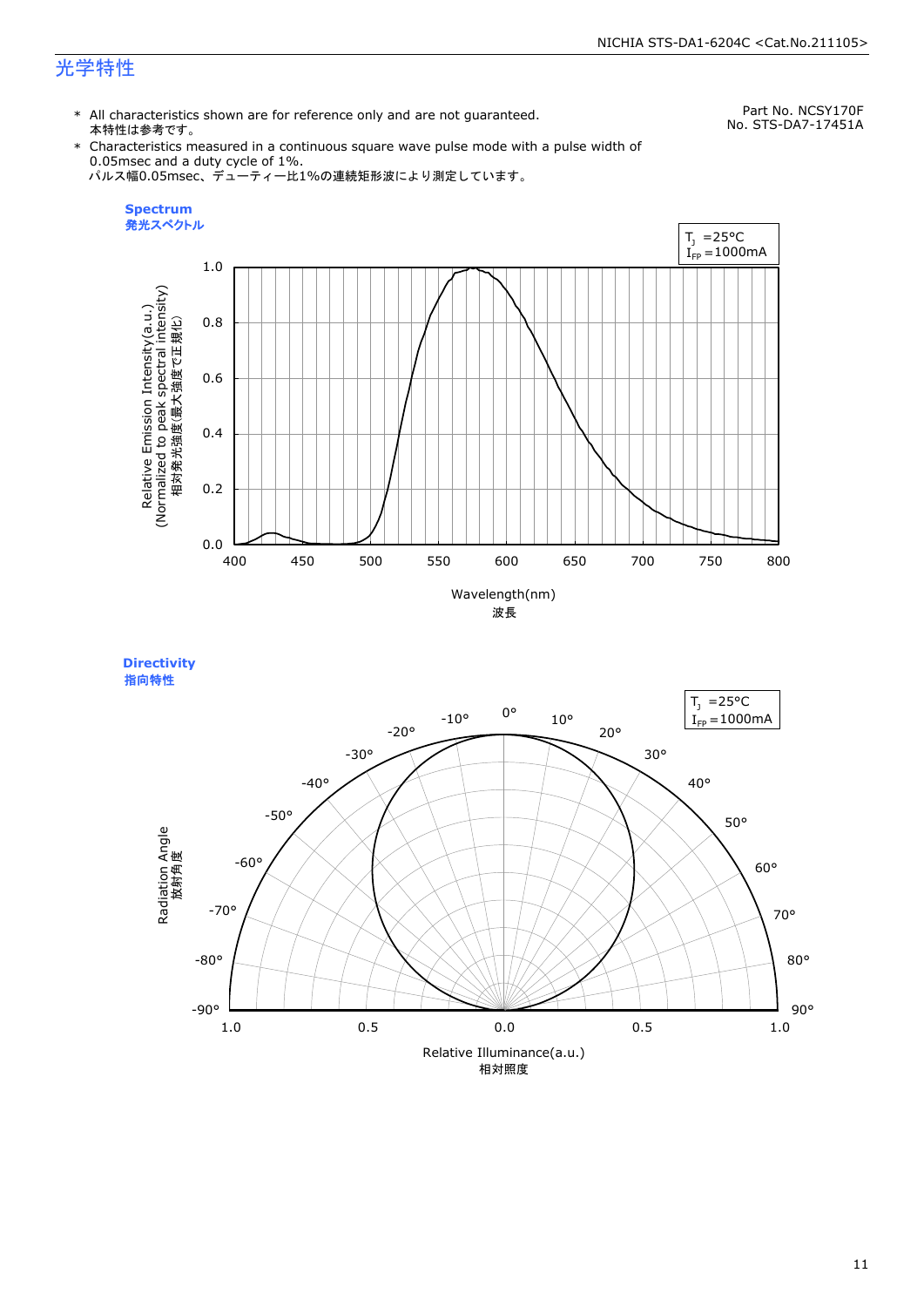### 電流温度特性

\* All characteristics shown are for reference only and are not guaranteed. 本特性は参考です。

Part No. NCSY170F No. STS-DA7-17452A

\* Characteristics measured in a continuous square wave pulse mode with a pulse width of 0.05msec and a duty cycle of 1%.

パルス幅0.05msec、デューティー比1%の連続矩形波により測定しています。





**Forward Current vs Relative Luminous Flux**



3.0 2.5 Relative Luminous Flux(a.u.)<br>(Normalized at I<sub>FP</sub>=1000mA) 相対光束(I<sub>FP</sub>=1000mAで正規化) 相対光束(IFP=1000mAで正規化)  $(100001$  at  $I_{\text{fp}}$  at  $I_{\text{F}}$  because  $\lambda$ Relative Luminous Flux(a.u.) 2.0 1.5 1.0 0.5 0.0 0 1000 2000 3000 4000 Forward Current(mA) 順電流

**Junction Temperature vs Relative Luminous Flux** ジャンクション温度**-**相対光束特性

Relative Luminous Flux(a.u.)

Relative Luminous Flux(a.u.)

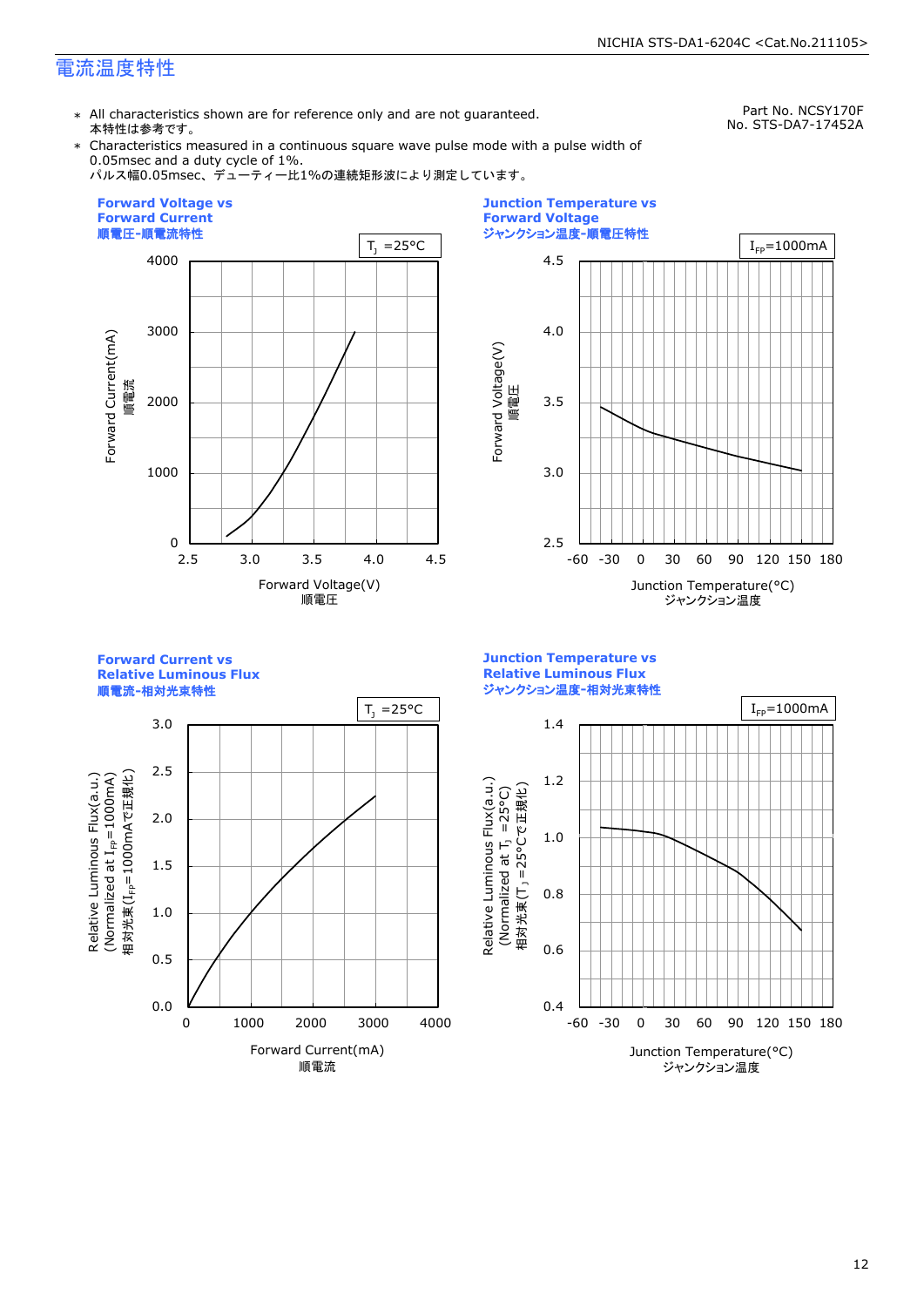### 電流温度特性

\* All characteristics shown are for reference only and are not guaranteed. 本特性は参考です。

Part No. NCSY170F No. STS-DA7-17453A

\* Characteristics measured in a continuous square wave pulse mode with a pulse width of 0.05msec and a duty cycle of 1%.





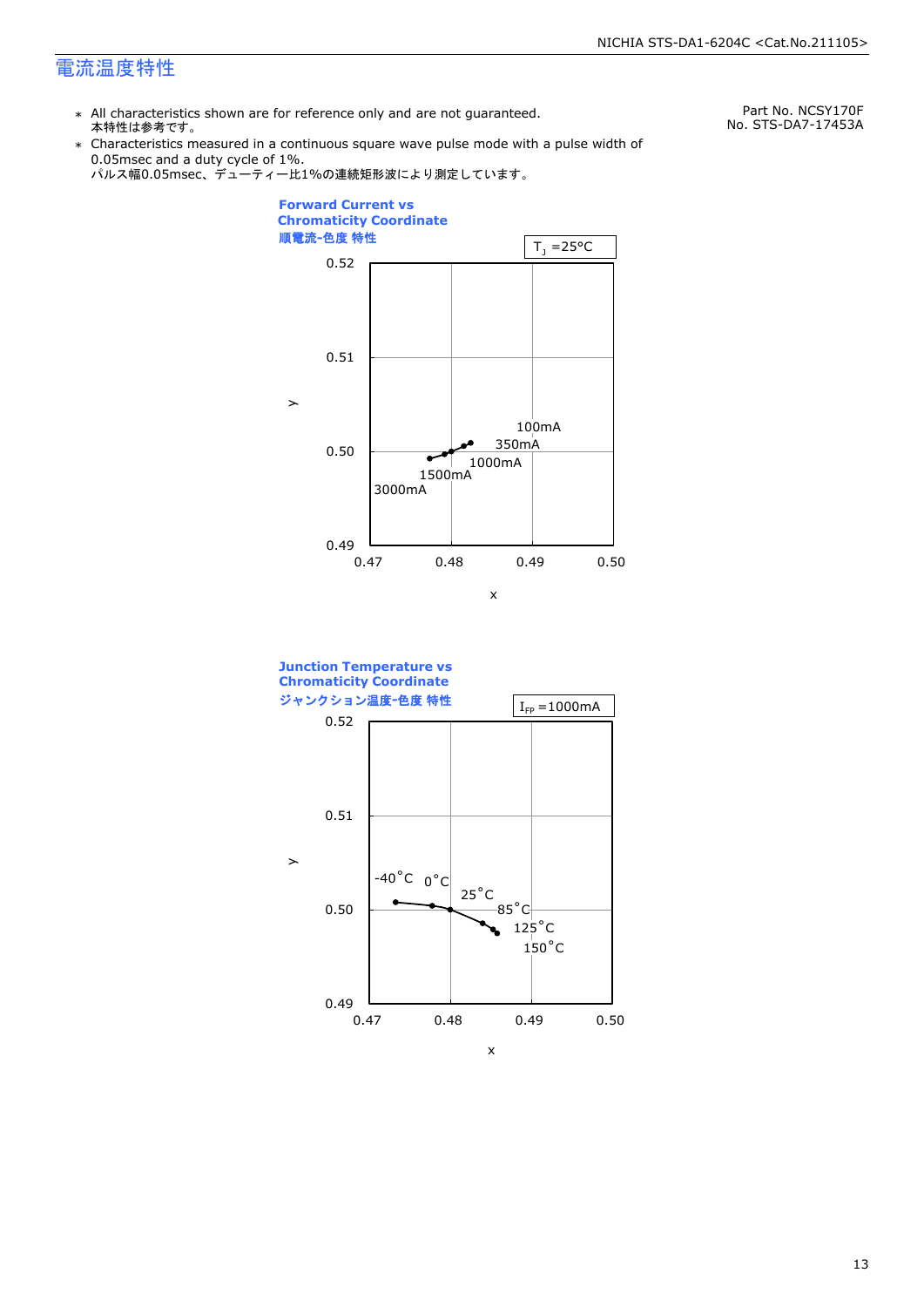### 信頼性

### (1) 試験項目と試験結果

| 試験項目                | 参照規格                             | 試験条件                                                                   | 試験時間      | 故障判定<br>基準 No. | 故障数/試験数 |
|---------------------|----------------------------------|------------------------------------------------------------------------|-----------|----------------|---------|
| はんだ耐熱性<br>(リフローはんだ) | <b>JEITA ED-4701</b><br>300 301  | T <sub>sld</sub> =260°C, 10 秒, 2 回<br>(前処理 85℃, 60%, 168 時間)           |           | #1             | 0/10    |
| はんだ付け性              | <b>JEITA ED-4701</b><br>303 303A | $T_{\text{std}} = 245 \pm 5^{\circ}$ C, 5 秒<br>鉛フリーはんだ(Sn-3.0Ag-0.5Cu) |           | #2             | 0/10    |
| 熱衝撃(気相)             |                                  | -40°C(15 分)~125°C(15 分)                                                | 1000 サイクル | #1             | 0/22    |
| 高温連続動作              |                                  | $T_A = 85^{\circ}$ C, I <sub>F</sub> =1200mA                           | 1000 時間   | #1             | 0/10    |
| 高温高湿点滅動作            |                                  | $T_A = 85^{\circ}$ C, RH = 85%<br>I <sub>F</sub> =1200mA(30 分 ON/OFF)  | 1000 時間   | #1             | 0/10    |
| 静雷破壊                | ANSI/ESDA/<br>JEDEC JS-001       | HBM, 8kV, 1.5kΩ, 100pF, 順逆 1 回                                         |           | #1             | 0/10    |

注記:

1) 熱抵抗 RθJA≈16℃/W

2) 測定は LED が常温に戻ってから行います。

### (2) 故障判定基準

| 基準 No. | 項目                  | 条件              | 判定基準            |
|--------|---------------------|-----------------|-----------------|
|        |                     |                 | <初期値×0.9        |
| #1     | 順電圧(VF)             | $I_F = 1000$ mA | >初期値×1.1        |
|        |                     |                 | <初期値×0.8        |
|        | 光束(Φ <sub>ν</sub> ) | $I_F = 1000$ mA | >初期値×1.2        |
| #2     | はんだぬれ性              | -               | はんだぬれ面積率が 95%未満 |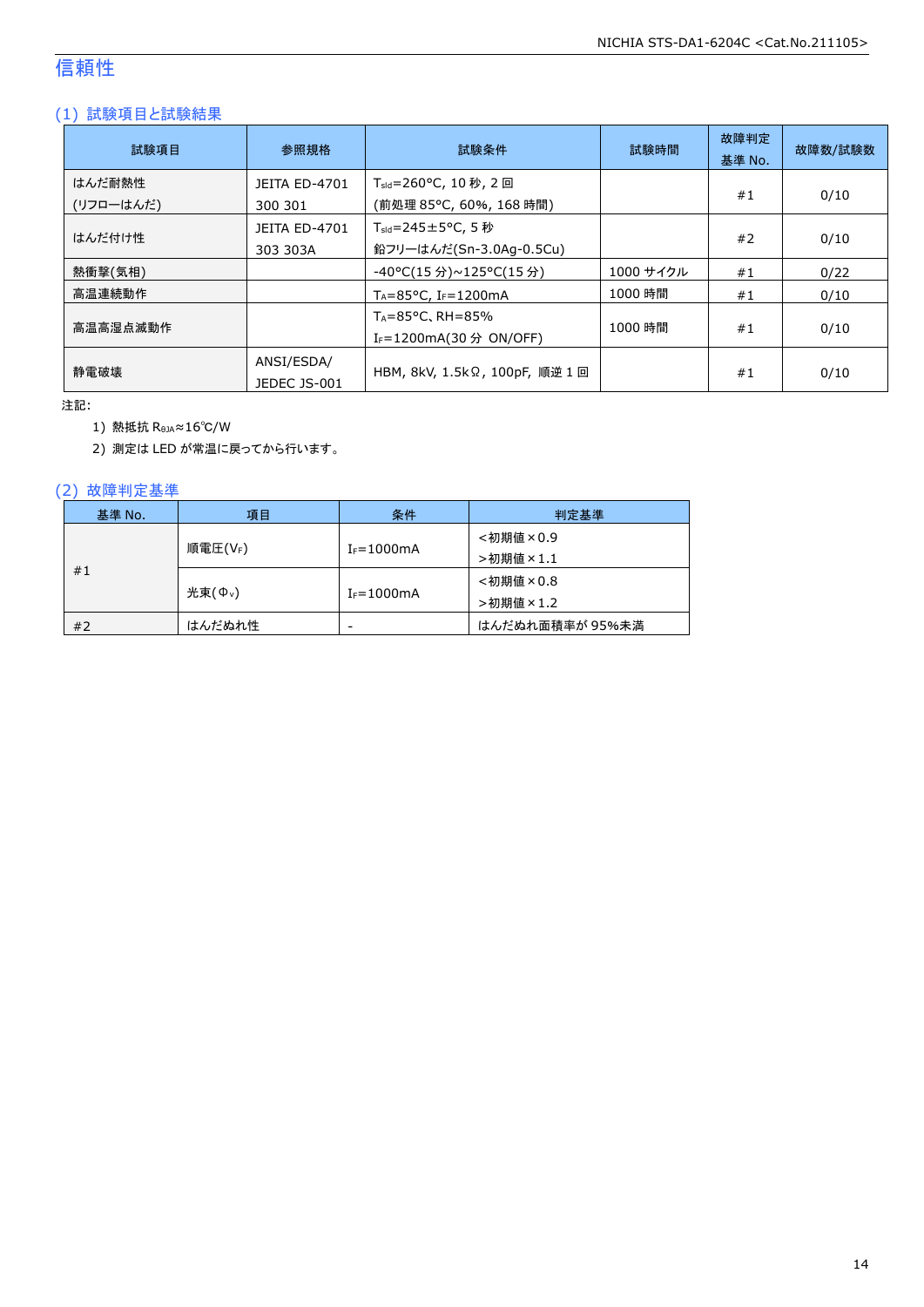### 注意事項

#### (1) 保管

|    | 条件        | 温度                     | 湿度          | 期間              |
|----|-----------|------------------------|-------------|-----------------|
|    | アルミ防湿袋開封前 | $30^{\circ}$ C<br>以下   | 90%RH<br>以下 | ∛入日より1年以内<br>納. |
| 保管 | アルミ防湿袋開封後 | $30^{\circ}$ C<br>. 以下 | 70%RH<br>以下 | 年以内             |

● 本製品は、MSL2 に相当します。MSL については IPC/JEDEC STD-020 をご確認下さい。

- 本製品は、パッケージに吸収された水分がはんだ付け時の熱で気化膨張することにより、界面の剥離が発生し光学的劣化を起こす可能性があります。そ のためお客様にて実装するまでの、吸湿量を最小限に抑えるため防湿梱包を実施しております。アルミ防湿袋に入っているシリカゲルは吸湿が進むと青 色から赤色へ変色します。
- アルミ防湿袋を開封後は上記の条件を越えないようにはんだ付けを完了下さい。万一未使用の LED が残った場合は、シリカゲル入り密閉容器等で保管 下さい。なお当社防湿袋に戻し、再封印することを推奨します。
- 電極部分は、金メッキが施されております。腐食性ガス等を含む雰囲気にさらされますと、メッキ表面が変質し、はんだ付け性に問題が生じる事がありま す。保管時は密閉容器等で保管して下さい。なお当社防湿袋に戻し、再封印することを推奨します。
- 実機に使用する部材(パッキン、接着剤など)については、メッキ表面への影響を考慮して、硫黄成分を含有しているものの使用を避けて下さい。メッキの 表面異常は、導通・接続不良に繋がる可能性があります。また、パッキンを使用する場合は、シリコーンゴム材質のものを推奨します。その際、低分子量 のシロキサンによる機器の接点不良に注意して下さい。
- 急激な温度変化のある場所では、結露が起こりますので温度変化の少ない場所に保管して下さい。
- 埃の多い環境での保管は避けて下さい。
- 直射日光や室温を超えるような環境に長期間さらさないで下さい。

#### (2) 使用方法

● LED 毎に絶対最大定格を超えないように回路設計を行って下さい。LED 毎に定電流駆動することを推奨致します。また定電圧駆動する場合は、(A)の回 路は LED の順電圧の影響により LED に流れる電流がばらつく可能性がありますので、(B)の回路を推奨します。



- 本製品は、順方向電流駆動でご使用下さい。また、非点灯時には順逆とも電圧がかからないように配慮下さい。特に逆電圧が連続的に加わる状態は、マ イグレーションを発生させる可能性があり、素子にダメージを与える場合がありますので避けて下さい。長時間使用しない場合は、安全のために必ず主電 源スイッチを切って下さい。
- 本製品は LED の諸特性が安定する定格電流の 10%以上でご使用されることを推奨します。
- 雷サージなどの過電圧が LED に加わらないようにして下さい。
- 屋外で使用される場合は、十分な防水対策、湿度対策、塩害対策を施してご使用下さい。

#### (3) 取り扱い上の注意

- 素手で本製品を取り扱わないで下さい。表面が汚れ、光学特性に影響を及ぼすことがあります。また場合によっては、製品の変形や断線が起こり、不灯 の原因になることがあります。
- ピンセットで本製品を取り扱う場合は、製品へ過度な圧力を掛けないようにして下さい。樹脂部の傷、欠け、剥がれ、製品の変形や断線が起こり、不灯の 原因となります。
- 本製品を落下させてしまった場合には、製品の変形などが発生することがありますのでご注意下さい。
- 本製品の実装後に基板は積み重ねしないで下さい。実装した基板を重ねると、基板が樹脂部に衝撃を与え樹脂部の傷、欠け、剥がれ、変形・断線、LED 剥がれが発生し、不灯の原因になります。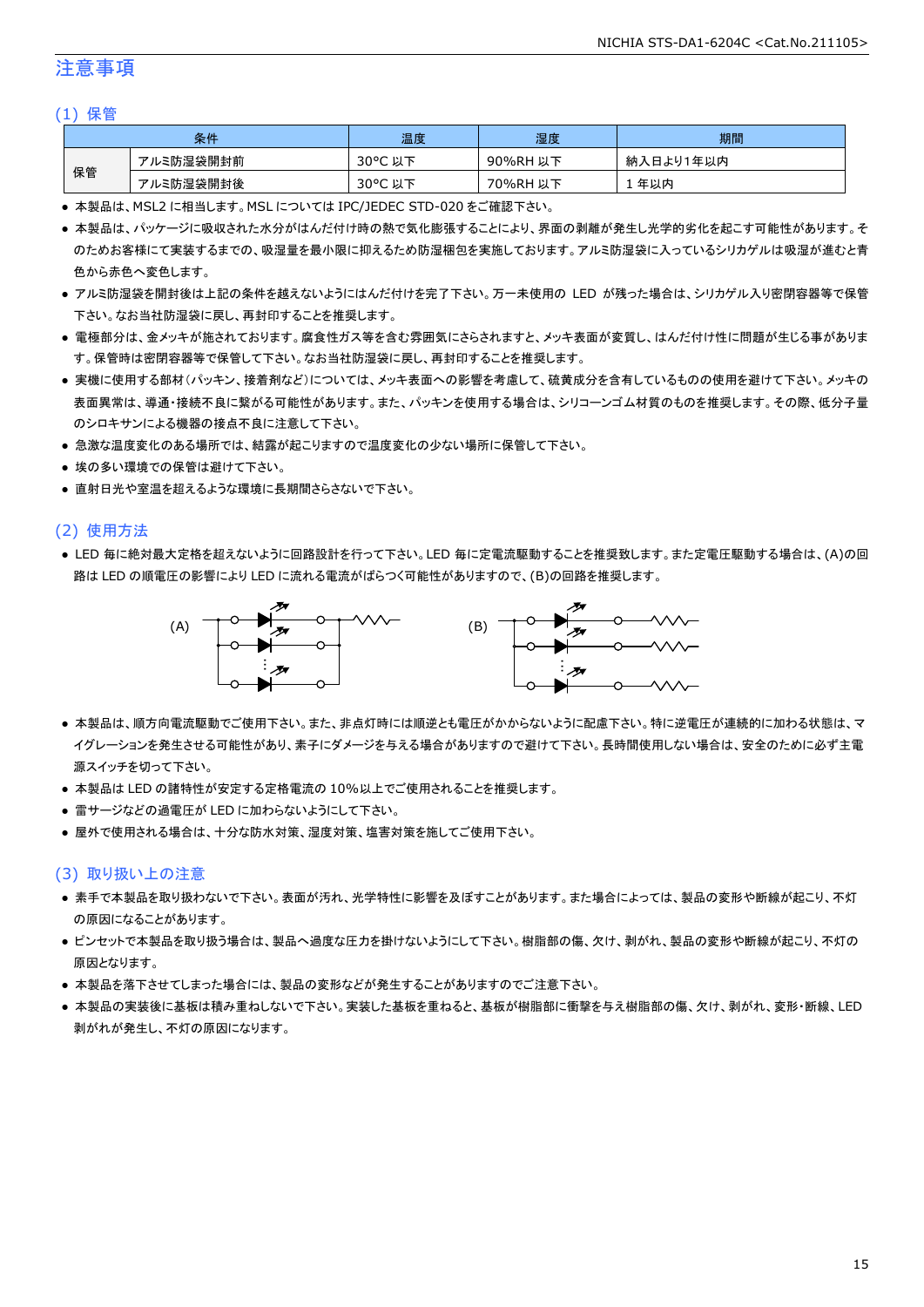#### (4) 設計上の注意

- LED を基板にはんだ付けした後の基板分割工程などで基板が曲がると、パッケージ割れが発生することがありますので基板のたわみやねじりに対して極 力ストレスの加わらないような LED 配置にして下さい。
- 基板分割部では LED の取り付け位置によって機械的ストレスが変化しますので、最もストレスが加わらないような位置に配置して下さい。
- 基板分割時は、手割りを避け、専用治具にて行って下さい。
- LED 周辺で使用する部材(筐体、パッキン、接着剤、2 次レンズ、レンズカバー、グリスなど)から放出された揮発性有機化合物は、LED の発光面を透過す る可能性があります。特に密閉に近い状態では、これらの揮発性有機化合物が熱や光子エネルギーにさらされると変色が起こり LED の光出力が大幅に 低下したり、色ずれが発生する可能性があります。また、空気の循環をよくすることで、光出力の低下や色ズレが改善されることがあります。予め実機点灯 試験による光学評価で異常なきことの確認をお願いします。
- はんだ種類や基板仕様の組み合わせ等によっては、使用時の熱ストレスによりはんだクラックが発生する恐れがあります。基板仕様は、基材や絶縁層の 種類、製品取り付けパターンのデザインなど、多数の組み合わせがあるため、事前検証を想定している最終製品にて行ってください。
- 金属ベース基板を使用する際には事前検証を十分行って下さい。使用時の熱ストレスによりはんだクラックが発生する恐れがあります。金属ベース基板 の絶縁層は、低弾性絶縁層を推奨します。
- 基板の製品取り付けパターン部及び製品直下部には、ソルダーレジストがかからない構造(下図参照、 Non Solder Mask Defined パッド(以下 NSMD))を推奨します。



#### (5) 静電気に対する取り扱い

● 本製品は静電気やサージ電圧に敏感で、素子の損傷や信頼性低下を起こすことがあります。取り扱いに際しては、以下の例を参考に静電気対策を十分 行って下さい。

 リストストラップ、導電性衣類、導電靴、導電性床材等による電荷の除去 作業区域内の装置、治具等の接地による電荷の除去

導電性材料による作業台、保管棚等の設置

- 使用機器、治具、装置類や作業区域内は適切に接地をして下さい。また、実装される機器等についてもサージ対策の実施を推奨します。
- 治具、装置類にガラスやプラスチックなどの絶縁体を使用される場合は以下の例を参考に対策を十分行って下さい。

 導電性材料による導電化 加湿による帯電防止

除電器(イオナイザ)による電荷の中和

- 本製品を機器に実装後、特性検査をする際には、静電気による損傷の有無も併せて確認して頂くようお願いします。電流を下げて(1mA 以下推奨)順電 圧検査又は発光検査を実施することで、損傷の有無は検出できます。
- 損傷した LED には、順方向の立ち上がり電圧が低下する、低電流で発光しなくなる等の異常が現れます。 不合格判定基準: (VF<2.0V at IF=0.5mA)

#### (6) 熱の発生

- 本製品をご使用の際は、熱の発生を考慮して下さい。通電時の素子の温度上昇は、実装する基板の熱抵抗や本製品の集合状態により変化します。熱の 集中を避け、本製品周囲の環境条件により最大ジャンクション温度(TJ)を超えることがないよう配慮下さい。
- 本製品周囲の温度条件(TA)により使用電流を決め放熱等の処理を施して下さい。